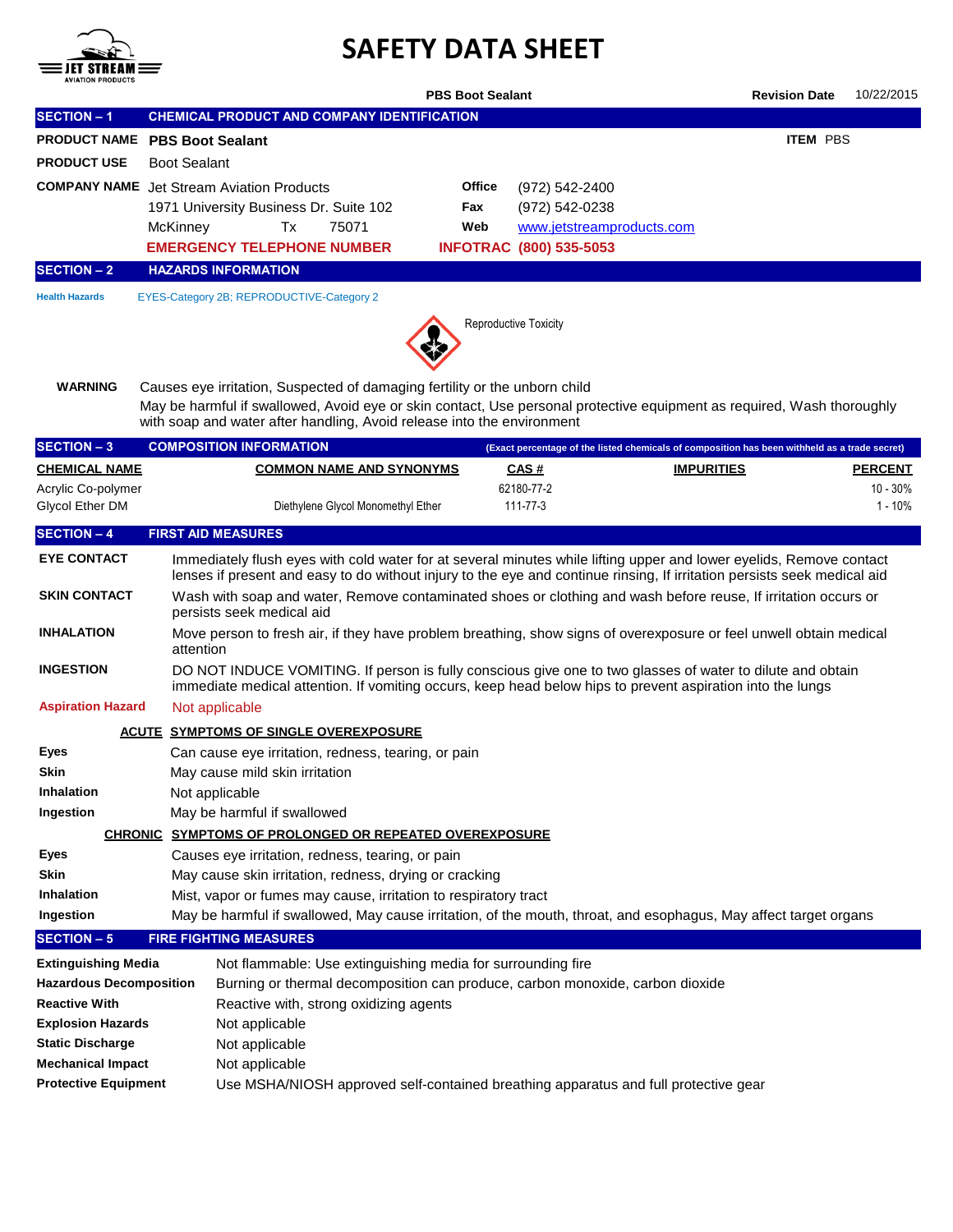| Page 2 of 5 |  |  |
|-------------|--|--|
|             |  |  |

| <b>SECTION - 6</b>                                                                        |             | <b>ACCIDENTAL RELEASE MEASURES</b>                                                                                                                                                                                                 |                      |                                   |           |                               |                 |
|-------------------------------------------------------------------------------------------|-------------|------------------------------------------------------------------------------------------------------------------------------------------------------------------------------------------------------------------------------------|----------------------|-----------------------------------|-----------|-------------------------------|-----------------|
| <b>Emergency Procedures</b>                                                               |             | Warn personnel of spill                                                                                                                                                                                                            |                      |                                   |           |                               |                 |
| <b>Personal Precautions</b>                                                               |             | Avoid slipping on spilled product                                                                                                                                                                                                  |                      |                                   |           |                               |                 |
| <b>Protective Equipment</b>                                                               |             | Safety Glasses, Gloves                                                                                                                                                                                                             |                      |                                   |           |                               |                 |
| <b>Containment</b>                                                                        |             | Use rags or towels to prevent spill from spreading, Prevent spill from entering the environment                                                                                                                                    |                      |                                   |           |                               |                 |
| <b>Clean Up Procedures</b>                                                                |             | Use wet vacuum or mop and wringer to pick up spilled material then mop area with clean water                                                                                                                                       |                      |                                   |           |                               |                 |
| <b>Disposal</b>                                                                           |             | Dispose of material in accordance with all State and Federal Guidelines and Regulations                                                                                                                                            |                      |                                   |           |                               |                 |
| <b>SECTION-7</b>                                                                          |             | <b>HANDLING AND STORAGE</b>                                                                                                                                                                                                        |                      |                                   |           |                               |                 |
|                                                                                           |             |                                                                                                                                                                                                                                    |                      |                                   |           |                               |                 |
| Handling                                                                                  |             | Keep away from incompatible materials, Use appropriate safety equipment, and adequate ventilation, Avoid eye<br>and skin contact, May be harmful if swallowed, Wash thoroughly after handling, Avoid release to the<br>environment |                      |                                   |           |                               |                 |
| <b>Storage</b>                                                                            |             | KEEP OUT OF REACH OF CHILDREN, Keep container closed when not in use, Store away from incompatible<br>materials, Stored above 4.4°C (40°F) and below 49°C (120°F)                                                                  |                      |                                   |           |                               |                 |
| <b>Incompatible Materials</b>                                                             |             | Incompatible with, strong oxidizing agents                                                                                                                                                                                         |                      |                                   |           |                               |                 |
| <b>SECTION - 8</b>                                                                        |             | <b>EXPOSURE CONTROLS / PERSONAL PROTECTION</b>                                                                                                                                                                                     |                      |                                   |           |                               |                 |
| <b>EXPOSURE LIMITS</b>                                                                    |             |                                                                                                                                                                                                                                    |                      |                                   |           |                               | Significant     |
| <b>CHEMICAL NAME</b>                                                                      |             | <b>ACGIH (TWA8)</b>                                                                                                                                                                                                                | <b>ACGIH (STEL)</b>  | <b>OSHA PEL (TWA 8)</b>           |           | <b>OSHA (CEIL)</b>            | <b>Exposure</b> |
| Acrylic Co-polymer<br><b>Glycol Ether DM</b>                                              |             | None Established<br>10 ppm (50.1 mg/m <sup>3</sup> )                                                                                                                                                                               |                      |                                   |           |                               | SI, SA          |
| <u>PERSONAL PROTECTIVE EQUIPMENT</u>                                                      |             |                                                                                                                                                                                                                                    |                      |                                   |           |                               |                 |
|                                                                                           |             |                                                                                                                                                                                                                                    |                      |                                   |           |                               |                 |
|                                                                                           |             |                                                                                                                                                                                                                                    |                      |                                   |           |                               |                 |
| Chemical Safety Glasses,<br>Goggles or Face Shield                                        |             | Impervious<br><b>Chemical Gloves</b>                                                                                                                                                                                               |                      |                                   |           | Eye Wash<br>(Recommended)     |                 |
|                                                                                           |             |                                                                                                                                                                                                                                    |                      |                                   |           |                               |                 |
| <u>Ventilation</u>                                                                        |             |                                                                                                                                                                                                                                    |                      |                                   |           | <b>HMIS HAZARD RATINGS</b>    |                 |
| <b>General Ventilation</b>                                                                |             |                                                                                                                                                                                                                                    |                      |                                   |           | Health<br><b>Flammability</b> | 1<br>$\bf{0}$   |
|                                                                                           |             |                                                                                                                                                                                                                                    |                      |                                   |           | <b>Reactivity</b>             | $\bf{0}$        |
|                                                                                           |             |                                                                                                                                                                                                                                    |                      |                                   |           | <b>Personal Protection</b>    | в               |
| <b>SECTION - 9</b>                                                                        |             | PHYSICAL AND CHEMICAL PROPERTIES                                                                                                                                                                                                   |                      |                                   |           |                               |                 |
| <b>Flash Point</b>                                                                        |             | > 93.3°C (200°F) - TAG Closed Cup                                                                                                                                                                                                  |                      | <b>Specific Gravity / Density</b> | 1.01      |                               |                 |
| <b>Flammable Limits</b>                                                                   | ND          |                                                                                                                                                                                                                                    | $pH (\pm 0.3)$       |                                   | 8.0       |                               |                 |
| Auto-Ignition Temp.                                                                       | <b>ND</b>   |                                                                                                                                                                                                                                    | <b>Viscosity</b>     |                                   | <b>ND</b> |                               |                 |
| <b>Physical State</b>                                                                     | Liquid      |                                                                                                                                                                                                                                    | <b>Freeze Point</b>  |                                   | ND        |                               |                 |
| Appearance                                                                                | Milky white |                                                                                                                                                                                                                                    | <b>Boiling Point</b> |                                   | ND        |                               |                 |
| Odor                                                                                      | Mild        |                                                                                                                                                                                                                                    |                      | Vapor Density (air=1)             | <b>ND</b> |                               |                 |
| <b>Odor Threshold</b>                                                                     | <b>ND</b>   |                                                                                                                                                                                                                                    |                      | Vapor Pressure (mm Hg)            | <b>ND</b> |                               |                 |
| <b>Solubility</b>                                                                         | 100%        |                                                                                                                                                                                                                                    |                      | <b>Evaporation Rate (nBuAc=1)</b> | ND        |                               |                 |
| <b>Volatiles</b>                                                                          | < 75%       |                                                                                                                                                                                                                                    |                      | <b>Partition Coefficient</b>      | ND        |                               |                 |
| VOC                                                                                       | $< 5\%$     |                                                                                                                                                                                                                                    |                      | Molecular Weight (g/mol)          | ND        |                               |                 |
| <b>LVP-VOC</b>                                                                            | 0%          |                                                                                                                                                                                                                                    |                      | <b>Decomposition Temperature</b>  | <b>ND</b> |                               |                 |
| <b>SECTION - 10</b>                                                                       |             | <b>STABILITY AND REACTIVITY</b>                                                                                                                                                                                                    |                      |                                   |           |                               |                 |
| <b>Reactivity (Specific Test Data)</b>                                                    |             | None available                                                                                                                                                                                                                     |                      |                                   |           |                               |                 |
| <b>Chemical Stability</b><br>Stable when stored above 4.4°C (40°F) and below 49°C (120°F) |             |                                                                                                                                                                                                                                    |                      |                                   |           |                               |                 |
| <b>Hazardous Polymerization</b>                                                           |             | Will not occur                                                                                                                                                                                                                     |                      |                                   |           |                               |                 |
| <b>Conditions To Avoid</b>                                                                |             | Incompatible materials, Freezing temperatures                                                                                                                                                                                      |                      |                                   |           |                               |                 |
| <b>Incompatible Materials</b>                                                             |             | Incompatible with, strong oxidizing agents                                                                                                                                                                                         |                      |                                   |           |                               |                 |
| <b>Thermal Decomposition</b>                                                              |             | Burning or thermal decomposition can produce, carbon monoxide, carbon dioxide, and other toxic fumes                                                                                                                               |                      |                                   |           |                               |                 |
|                                                                                           |             |                                                                                                                                                                                                                                    |                      |                                   |           |                               |                 |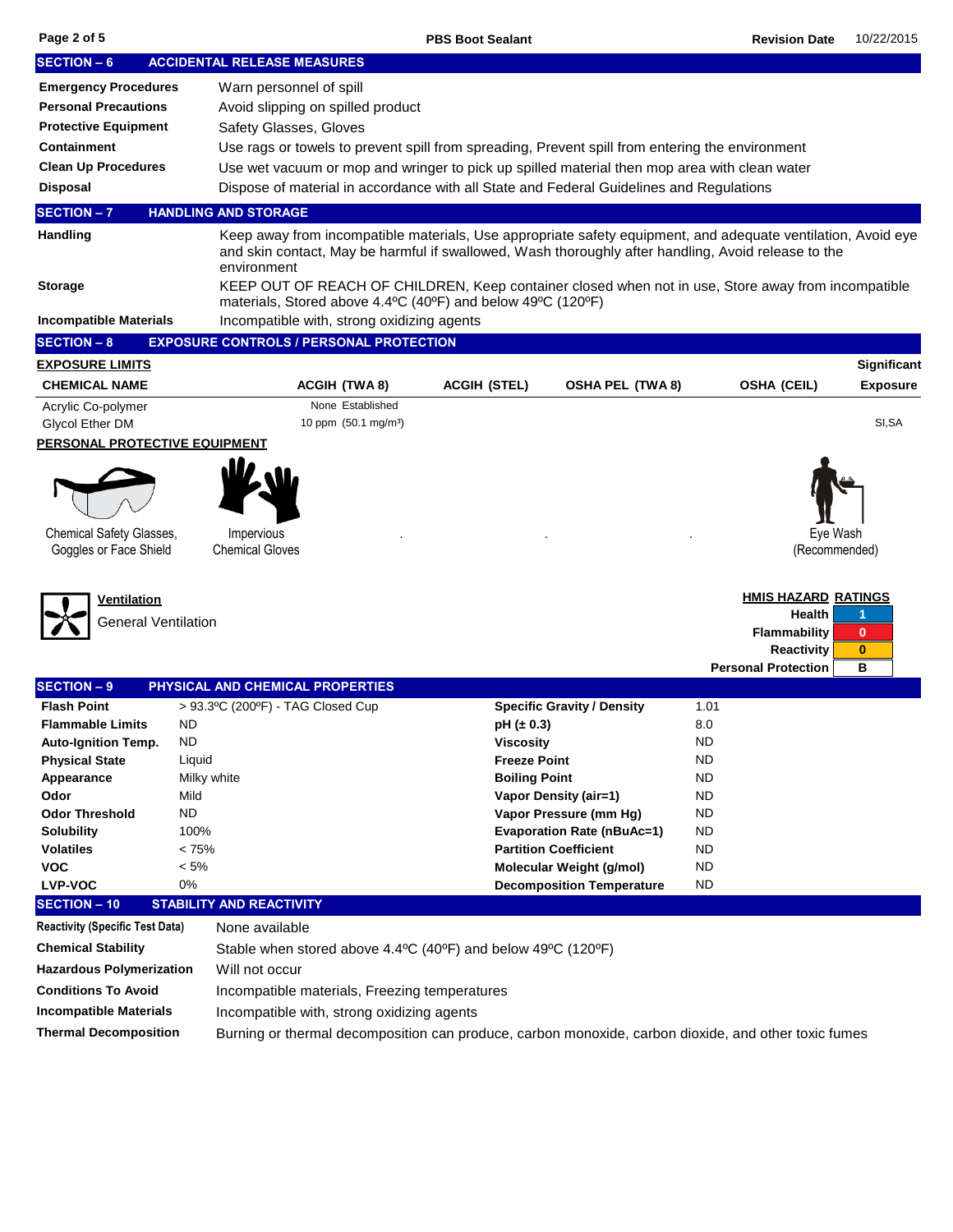| Page 3 of 5                                                                                                                                                                               |                                                                                                           |                                                     |                                                        | <b>PBS Boot Sealant</b>                                                                                          |                              |                                                         | <b>Revision Date</b> | 10/22/2015          |  |
|-------------------------------------------------------------------------------------------------------------------------------------------------------------------------------------------|-----------------------------------------------------------------------------------------------------------|-----------------------------------------------------|--------------------------------------------------------|------------------------------------------------------------------------------------------------------------------|------------------------------|---------------------------------------------------------|----------------------|---------------------|--|
| <b>SECTION - 11</b>                                                                                                                                                                       |                                                                                                           | <b>TOXICOLOGICAL INFORMATION</b>                    |                                                        |                                                                                                                  |                              |                                                         |                      |                     |  |
| <b>ROUTES OF EXPOSURE</b>                                                                                                                                                                 |                                                                                                           |                                                     |                                                        |                                                                                                                  |                              |                                                         |                      |                     |  |
|                                                                                                                                                                                           |                                                                                                           |                                                     |                                                        |                                                                                                                  |                              |                                                         |                      |                     |  |
|                                                                                                                                                                                           | Eyes (Yes), Skin (Yes), Ingestion (Yes), Inhalation (Yes)<br><b>ACUTE SYMPTOMS OF SINGLE OVEREXPOSURE</b> |                                                     |                                                        |                                                                                                                  |                              |                                                         |                      |                     |  |
|                                                                                                                                                                                           |                                                                                                           |                                                     |                                                        |                                                                                                                  |                              |                                                         |                      |                     |  |
| Eyes                                                                                                                                                                                      |                                                                                                           | Can cause eye irritation, redness, tearing, or pain |                                                        |                                                                                                                  |                              |                                                         |                      |                     |  |
| <b>Skin</b>                                                                                                                                                                               |                                                                                                           | May cause mild skin irritation                      |                                                        |                                                                                                                  |                              |                                                         |                      |                     |  |
| <b>Inhalation</b>                                                                                                                                                                         | Not applicable                                                                                            |                                                     |                                                        |                                                                                                                  |                              |                                                         |                      |                     |  |
| Ingestion                                                                                                                                                                                 |                                                                                                           | May be harmful if swallowed                         |                                                        |                                                                                                                  |                              |                                                         |                      |                     |  |
|                                                                                                                                                                                           |                                                                                                           |                                                     |                                                        | <b>CHRONIC SYMPTOMS OF PROLONGED OR REPEATED OVEREXPOSURE</b>                                                    |                              |                                                         |                      |                     |  |
| Eyes                                                                                                                                                                                      |                                                                                                           |                                                     | Causes eye irritation, redness, tearing, or pain       |                                                                                                                  |                              |                                                         |                      |                     |  |
| Skin                                                                                                                                                                                      |                                                                                                           |                                                     | May cause skin irritation, redness, drying or cracking |                                                                                                                  |                              |                                                         |                      |                     |  |
| Inhalation                                                                                                                                                                                |                                                                                                           |                                                     |                                                        | Mist, vapor or fumes may cause, irritation to respiratory tract                                                  |                              |                                                         |                      |                     |  |
| Ingestion                                                                                                                                                                                 |                                                                                                           |                                                     |                                                        | May be harmful if swallowed, May cause irritation, of the mouth, throat, and esophagus, May affect target organs |                              |                                                         |                      |                     |  |
| <b>Acute Tox Calculated</b>                                                                                                                                                               |                                                                                                           | Oral:                                               | $> 5,000$ mg/kg                                        | Dermal:                                                                                                          | $> 5,000$ mg/kg              | Inhaled:                                                | $> 50.0$ mg/L        |                     |  |
| <b>Acute Tox Category</b>                                                                                                                                                                 |                                                                                                           |                                                     |                                                        | No Data or NA (Oral >5000 mg/kg), No Data or NA (Dermal > 5000 mg/kg), No Data or NA (Inhaled >50 mg/L) Vapors   |                              |                                                         |                      |                     |  |
| <b>Additional Info</b>                                                                                                                                                                    |                                                                                                           |                                                     |                                                        |                                                                                                                  |                              |                                                         |                      |                     |  |
| <b>Target Organs</b>                                                                                                                                                                      |                                                                                                           |                                                     | Kidneys, Liver, Eyes (Lens or cornea), Skin            |                                                                                                                  |                              |                                                         |                      |                     |  |
| <b>Medical Conditions</b>                                                                                                                                                                 |                                                                                                           |                                                     |                                                        | Preexisting, eye, skin, liver, kidney, disorders may be aggravated by exposure to this product                   |                              |                                                         |                      |                     |  |
| <b>Notes to Physician</b>                                                                                                                                                                 |                                                                                                           |                                                     |                                                        | In case of ingestion, gastric lavage with activated charcoal can be used promptly to prevent absorption          |                              |                                                         |                      |                     |  |
| <b>CARCINOGENIC – This product contains concentrations above 0.1% of the following:</b>                                                                                                   |                                                                                                           |                                                     |                                                        |                                                                                                                  |                              |                                                         |                      |                     |  |
| <b>CHEMICAL NAME</b>                                                                                                                                                                      | <u>NTP</u>                                                                                                |                                                     | <b>ACGIH</b>                                           |                                                                                                                  | <u>IARC</u>                  |                                                         | <b>GHS Category</b>  |                     |  |
| None Listed                                                                                                                                                                               | <b>NA</b>                                                                                                 |                                                     | <b>NA</b>                                              |                                                                                                                  | <b>NA</b>                    |                                                         | NA                   |                     |  |
|                                                                                                                                                                                           |                                                                                                           |                                                     |                                                        | MUTAGENIC AND REPRODUCTIVE EFFECTS – This product contains concentrations above 0.1% of the following:           |                              |                                                         |                      |                     |  |
| <b>CHEMICAL NAME</b>                                                                                                                                                                      |                                                                                                           | <b>Germ Cell Mutagenicity</b>                       |                                                        |                                                                                                                  | <b>Toxic to Reproduction</b> |                                                         |                      |                     |  |
| Glycol Ether DM                                                                                                                                                                           |                                                                                                           |                                                     |                                                        |                                                                                                                  |                              | 2 (Suspected of damaging fertility or the unborn child) |                      |                     |  |
| <b>COMPONENTS ACUTE TOXICITY</b>                                                                                                                                                          |                                                                                                           |                                                     |                                                        |                                                                                                                  |                              |                                                         |                      |                     |  |
| <b>CHEMICAL NAME</b>                                                                                                                                                                      |                                                                                                           | <b>Type</b>                                         | <b>Form</b>                                            | <b>Subject</b>                                                                                                   | <b>Result Value</b>          | <b>Exposure Time</b>                                    |                      | <b>GHS Category</b> |  |
| <b>Glycol Ether DM</b>                                                                                                                                                                    |                                                                                                           | LD50                                                | Oral                                                   | Rat                                                                                                              | 7,128 mg/kg                  |                                                         |                      | (>2000 mg/kg)       |  |
|                                                                                                                                                                                           |                                                                                                           | LD50                                                | Dermal                                                 | Rabbit                                                                                                           | 9,404 mg/kg                  |                                                         |                      | (>2000 mg/kg)       |  |
| <b>SECTION - 12</b>                                                                                                                                                                       |                                                                                                           | <b>ECOLOGICAL INFORMATION</b>                       |                                                        |                                                                                                                  |                              |                                                         |                      |                     |  |
| <b>CHEMICAL NAME</b>                                                                                                                                                                      |                                                                                                           | <b>Type</b>                                         |                                                        | <b>Subject Subject Latin</b>                                                                                     |                              | <b>Result Value Exposure Time</b>                       |                      | <b>GHS Category</b> |  |
| <b>Glycol Ether DM</b>                                                                                                                                                                    |                                                                                                           | <b>LC50</b>                                         |                                                        | Bluegill (Lepomis macrochirus)                                                                                   | 7,500 mg/L                   | 96 Hours                                                |                      | 4 ( $>100$ mg/L)    |  |
|                                                                                                                                                                                           |                                                                                                           | <b>EC50</b>                                         |                                                        | Green Algae (Selenastrum capricorn)                                                                              | $> 1,000$ mg/l               | 96 Hours                                                |                      | 4 ( $>100$ mg/L)    |  |
|                                                                                                                                                                                           |                                                                                                           | <b>EC50</b>                                         |                                                        | Water Flea (Daphnia magna)                                                                                       | 1,192 mg/l                   | 48 Hours                                                |                      | 4 ( $>100$ mg/L)    |  |
| <b>Presistence And Degradability</b>                                                                                                                                                      |                                                                                                           |                                                     |                                                        | This product is readily biodegradable according to the OECD definition                                           |                              |                                                         |                      |                     |  |
| <b>Bioaccumulative Potential</b>                                                                                                                                                          |                                                                                                           |                                                     |                                                        | There is no evidence to suggest bioaccumulation will occur                                                       |                              |                                                         |                      |                     |  |
| <b>Mobility In Soil</b>                                                                                                                                                                   |                                                                                                           |                                                     | This material is a mobile liquid                       |                                                                                                                  |                              |                                                         |                      |                     |  |
| <b>Other Adverse Effects</b>                                                                                                                                                              |                                                                                                           |                                                     | May be harmful to aquatic life                         |                                                                                                                  |                              |                                                         |                      |                     |  |
| <b>SECTION - 13</b>                                                                                                                                                                       |                                                                                                           | <b>DISPOSAL CONSIDERATIONS</b>                      |                                                        |                                                                                                                  |                              |                                                         |                      |                     |  |
|                                                                                                                                                                                           |                                                                                                           |                                                     |                                                        | DO NOT DUMP INTO ANY STORM SEWERS, ON THE GROUND, OR INTO ANY BODY OF WATER                                      |                              |                                                         |                      |                     |  |
|                                                                                                                                                                                           |                                                                                                           |                                                     |                                                        | Dispose of any waste in accordance with all State and Federal Guidelines and Regulations                         |                              |                                                         |                      |                     |  |
| <b>ENVIRONMENTAL FATE</b>                                                                                                                                                                 |                                                                                                           |                                                     |                                                        |                                                                                                                  |                              |                                                         |                      |                     |  |
| Under RCRA rules, it is the responsibility of the user of the product to determine, at the time of disposal, whether the material is a                                                    |                                                                                                           |                                                     |                                                        |                                                                                                                  |                              |                                                         |                      |                     |  |
| hazardous waste.                                                                                                                                                                          |                                                                                                           |                                                     |                                                        |                                                                                                                  |                              |                                                         |                      |                     |  |
| Chemical additions, processing or otherwise altering this material may make the waste management information presented in this SDS<br>incomplete, inaccurate, or otherwise inappropriate. |                                                                                                           |                                                     |                                                        |                                                                                                                  |                              |                                                         |                      |                     |  |
| <b>SECTION - 14</b>                                                                                                                                                                       |                                                                                                           | <b>TRANSPORT INFORMATION</b>                        |                                                        |                                                                                                                  |                              |                                                         |                      |                     |  |
| <b>DOT CLASSIFICATION</b>                                                                                                                                                                 |                                                                                                           |                                                     |                                                        |                                                                                                                  |                              |                                                         |                      |                     |  |
| Proper Shipping Name n.o.s. (Chemicals) or "Limits"<br><b>UN Number</b>                                                                                                                   |                                                                                                           |                                                     |                                                        |                                                                                                                  |                              |                                                         |                      |                     |  |
| Not Regulated                                                                                                                                                                             |                                                                                                           |                                                     | Non Hazardous - Compounds Cleaning Liquid              |                                                                                                                  |                              |                                                         |                      |                     |  |
| <b>Hazard Class Packing Group</b>                                                                                                                                                         |                                                                                                           | <b>Label Codes</b>                                  |                                                        | <b>Reportable Quantity (lbs)</b>                                                                                 | <b>Response</b>              | <b>Marine Pollutant</b> Hazard Label                    |                      | <b>Secondary</b>    |  |
| None                                                                                                                                                                                      | None                                                                                                      | None                                                |                                                        | None                                                                                                             | 154                          | No                                                      |                      |                     |  |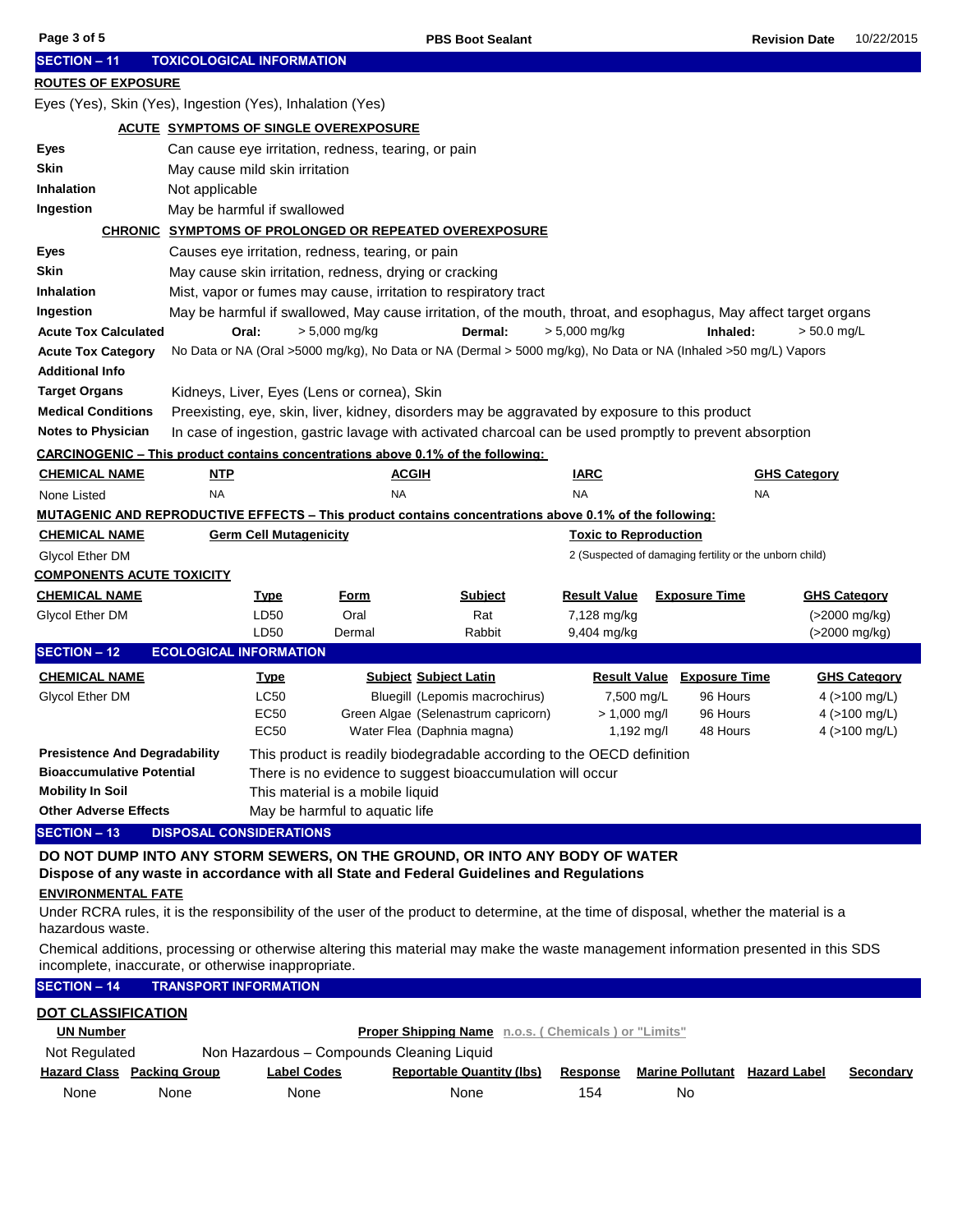| <b>SECTION - 15</b>              | <b>REGULATORY INFORMATION</b> |                                                                                                     |                            |                       |                    |                                                                                     |                          |                              |                           |           |                         |           |                               |
|----------------------------------|-------------------------------|-----------------------------------------------------------------------------------------------------|----------------------------|-----------------------|--------------------|-------------------------------------------------------------------------------------|--------------------------|------------------------------|---------------------------|-----------|-------------------------|-----------|-------------------------------|
| <b>TSCA</b>                      |                               |                                                                                                     |                            |                       |                    |                                                                                     |                          |                              |                           |           |                         |           |                               |
| <b>CHEMICAL NAME</b>             |                               | Sec 8(b) Inventory                                                                                  |                            |                       |                    | Sec 8(d) Health And Safety                                                          |                          | Sec 4(a) Chemical Test Rules |                           |           |                         |           | Sec 12(b) Export Notification |
| Acrylic Co-polymer               |                               | Yes                                                                                                 |                            |                       |                    |                                                                                     |                          |                              |                           |           |                         |           |                               |
| <b>Glycol Ether DM</b>           |                               | Yes                                                                                                 |                            |                       |                    |                                                                                     |                          |                              |                           |           |                         |           |                               |
| <b>REPORTABLE QUANTITIES</b>     |                               |                                                                                                     | <b>Extremely Hazardous</b> |                       |                    | <b>Reportable Quantity</b>                                                          |                          |                              | <b>Emission Reporting</b> |           |                         |           |                               |
| <b>CHEMICAL NAME</b>             |                               | EPCRA TPQ Sec 302 EPCRA RQ Sec 304                                                                  |                            |                       |                    | <b>CERCLA RQ Sec 103</b>                                                            |                          |                              | TRI Sec 313               |           | <b>RCRA Code</b>        |           | RMP TQ Sec 112r               |
| Glycol Ether                     |                               |                                                                                                     |                            |                       |                    |                                                                                     |                          |                              | Yes                       |           |                         |           |                               |
| <b>SARA</b>                      |                               | Section 311                                                                                         |                            |                       |                    |                                                                                     |                          | Section 311 / 312 Hazards    |                           |           |                         |           |                               |
| <b>CHEMICAL NAME</b>             |                               | <b>Hazardous Chemical</b>                                                                           |                            |                       | Acute              |                                                                                     | <b>Chronic</b>           |                              | <b>Flammable</b>          |           | <b>Pressure</b>         |           | <b>Reactive</b>               |
| Acrylic Co-polymer               |                               | Yes                                                                                                 |                            |                       | Yes                |                                                                                     |                          |                              |                           |           |                         |           |                               |
| <b>Glycol Ether DM</b>           |                               | Yes                                                                                                 |                            |                       |                    |                                                                                     | Yes                      |                              | Yes                       |           |                         |           |                               |
| <b>RIGHT TO KNOW</b>             |                               |                                                                                                     |                            |                       |                    | <b>STATE</b>                                                                        |                          |                              |                           |           |                         |           |                               |
| <b>CHEMICAL NAME</b>             | CA                            | <b>CT</b>                                                                                           | FL.                        | IL.                   | LA                 | <b>NJ</b>                                                                           | <b>NY</b>                | PA                           | MI                        | <b>MN</b> | <b>MA</b>               | <b>RI</b> | WI                            |
| <b>Glycol Ether DM</b>           |                               |                                                                                                     |                            |                       |                    | Yes                                                                                 |                          | Yes                          |                           |           | Yes                     |           |                               |
| <b>CALIFORNIA</b>                |                               |                                                                                                     |                            |                       |                    | WARNING! This product contains chemicals known to the state of California to cause: |                          |                              |                           |           |                         |           |                               |
| <b>CHEMICAL NAME</b>             | CAS#                          |                                                                                                     |                            | <b>Birth Defects</b>  |                    |                                                                                     | <b>Reproductive Harm</b> |                              | Carcinogen                |           |                         |           | Developmental                 |
| None Listed                      |                               |                                                                                                     |                            |                       |                    |                                                                                     |                          |                              |                           |           |                         |           |                               |
| <b>CLEAN AIR WATER ACTS</b>      |                               |                                                                                                     |                            | <b>Clean Air Acts</b> |                    |                                                                                     |                          |                              |                           |           | <b>Clean Water Acts</b> |           |                               |
| <b>CHEMICAL NAME</b>             | CAS#                          |                                                                                                     | <b>HAP</b>                 |                       |                    | <b>Ozone Class 1</b>                                                                |                          | <b>Ozone Class 2</b>         |                           | <b>HS</b> | <b>PP</b>               |           | <b>TP</b>                     |
| None Listed                      |                               |                                                                                                     |                            |                       |                    |                                                                                     |                          |                              |                           |           |                         |           |                               |
| <b>INTERNATIONAL REGULATIONS</b> |                               | - The components of this product are listed on the chemical inventories of the following countries: |                            |                       |                    |                                                                                     |                          |                              |                           |           |                         |           |                               |
| <b>CHEMICAL NAME</b>             |                               | <b>Australia</b>                                                                                    |                            | Canada                |                    | <b>Europe (EINECS)</b>                                                              |                          | Japan                        |                           |           | Korea                   |           | <b>UK</b>                     |
| <b>Glycol Ether DM</b>           |                               | Yes                                                                                                 |                            | Yes                   |                    | Yes                                                                                 |                          | Yes                          |                           |           | Yes                     |           | Yes                           |
| <b>WHMIS Classification</b>      |                               |                                                                                                     |                            |                       |                    |                                                                                     |                          |                              |                           |           |                         |           |                               |
| <b>CHEMICAL NAME</b>             |                               | <b>DSL</b>                                                                                          | <b>Class</b>               |                       | <b>Description</b> |                                                                                     |                          |                              |                           |           |                         |           |                               |
| Glycol Ether DM                  |                               | Yes                                                                                                 | $D-2A$                     |                       |                    | Materials Causing Other Toxic Effects; Very Toxic Material                          |                          |                              |                           |           |                         |           |                               |